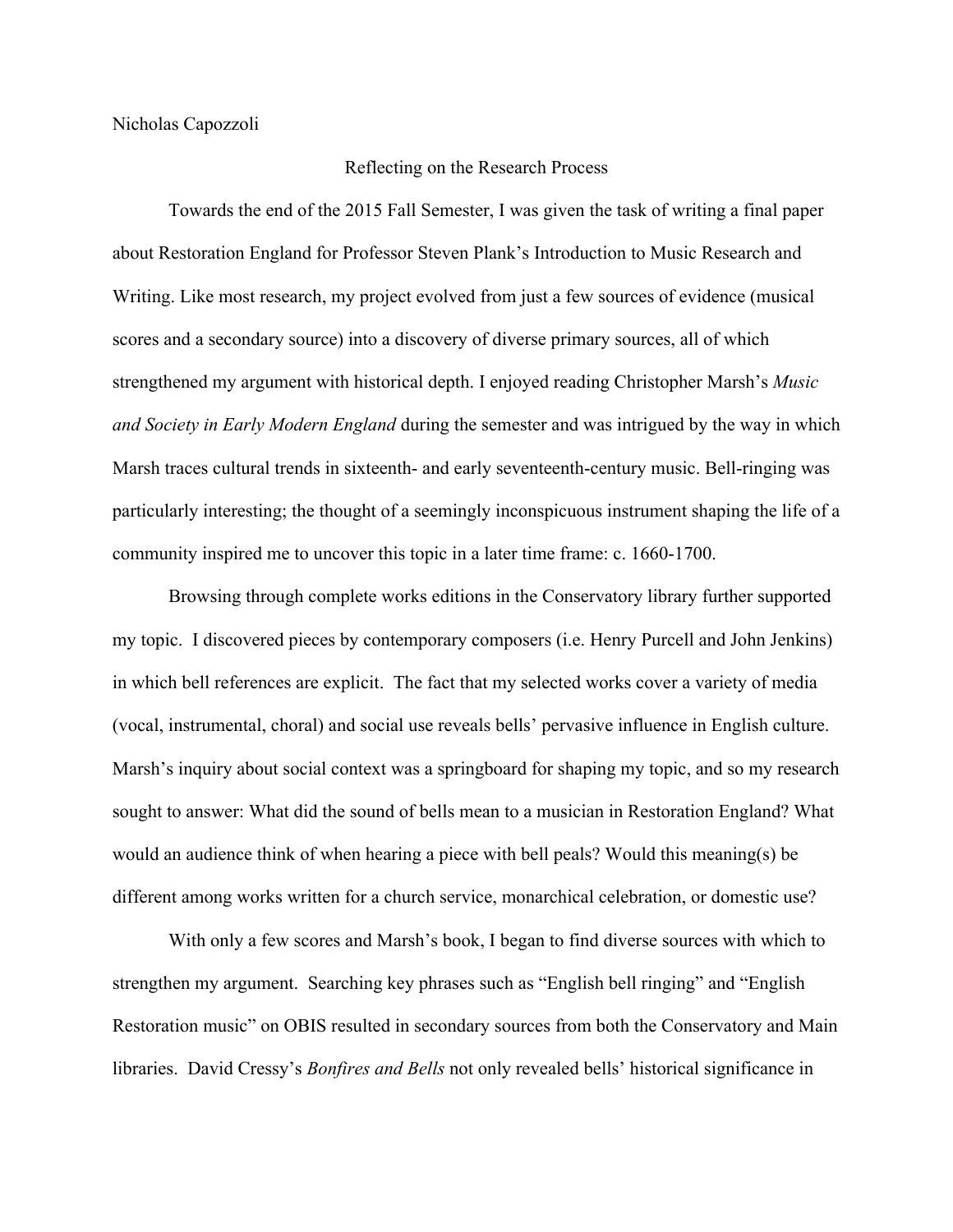Restoration England, but pointed me to the original sources with which Cressy worked. Leafing through footnotes in Cressy's book and other secondary sources was perhaps the most rewarding part of this project. I discovered primary sources (ringing treatises, personal diaries, musical texts) that gave my project historical depth. In order to find these sources, I searched on OBIS, which took me to an electronic version on EEBO (Early English Books Online). I discovered that bell-ringing was not only well-documented as its own art form, but was a popular topic in personal diaries, eye-witness news, and domestic manuals. With a new understanding of bells' social impact, I was able to connect my research to specific musical pieces.

The Conservatory library offered a number of valuable print materials for researching these works. Research companions such as *The Ashgate Companion to Henry Purcell* were helpful because they pointed me to other books and periodicals. Scholarly prefaces to critical editions were also integral. These texts clarified the historical contexts behind the pieces I analyzed and introduced me to other primary sources found through OBIS. One particular challenge of this project was that several sources were not available in Oberlin, so Interlibrary Loan was especially helpful in allowing me to complete my project with the books I needed.

One success of my project is the variety of sources that bolster my argument. Although written for a music class, I used both libraries to find treatises, diaries, and other historical texts that give my paper substantial context. I was also able to discover a wide variety of musical genres that reflect the influence of bells in English cultural life. The strength of my research is further prevalent in my footnotes, which not only provide proper citation, but allow me to discuss pieces of evidence in greater detail. One shortcoming of this project is that while primary sources are fascinating, my reliance on them left less room for me to develop my thoughts more extensively. I also imagine that with fewer musical works, I could have discussed